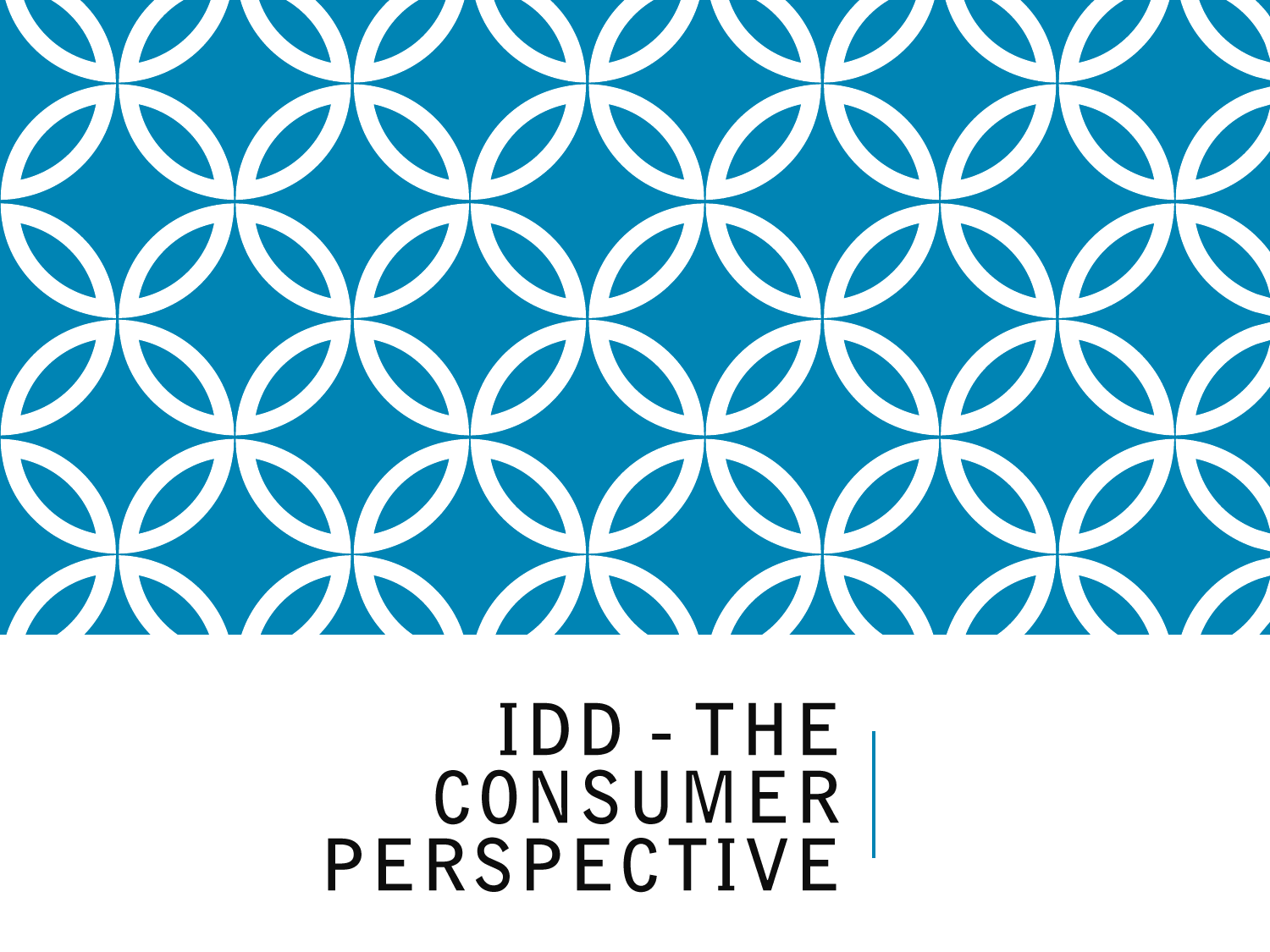## DISTRIBUTION DIVERSITY

#### Non-life distribution channels (% of GWP) Life distribution channels (% of GWP)





#### Source: European Insurance in Figures, Insurance Europe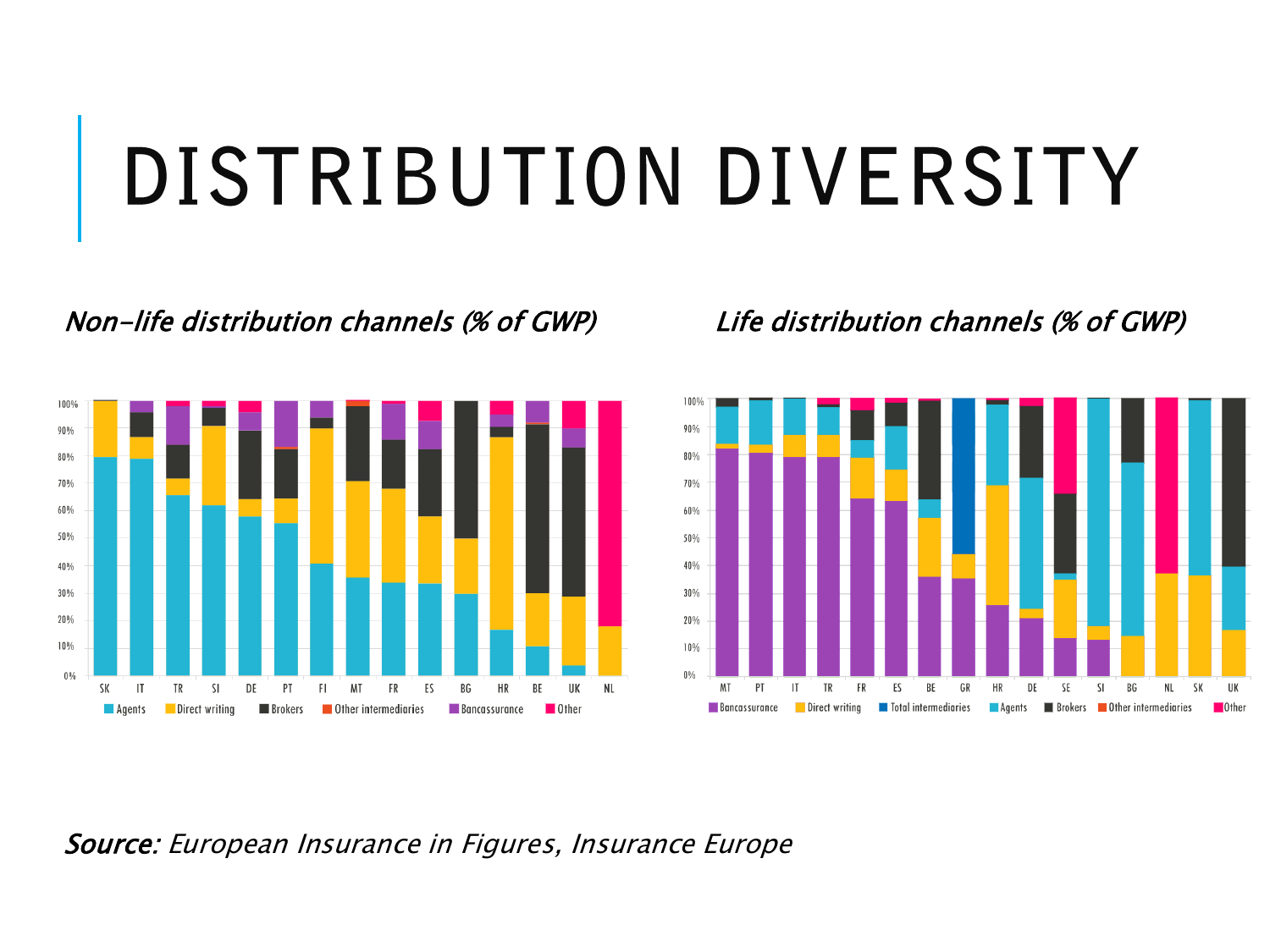## **WHAT DOES THE FUTURE** HOLD?

The distribution of insurance

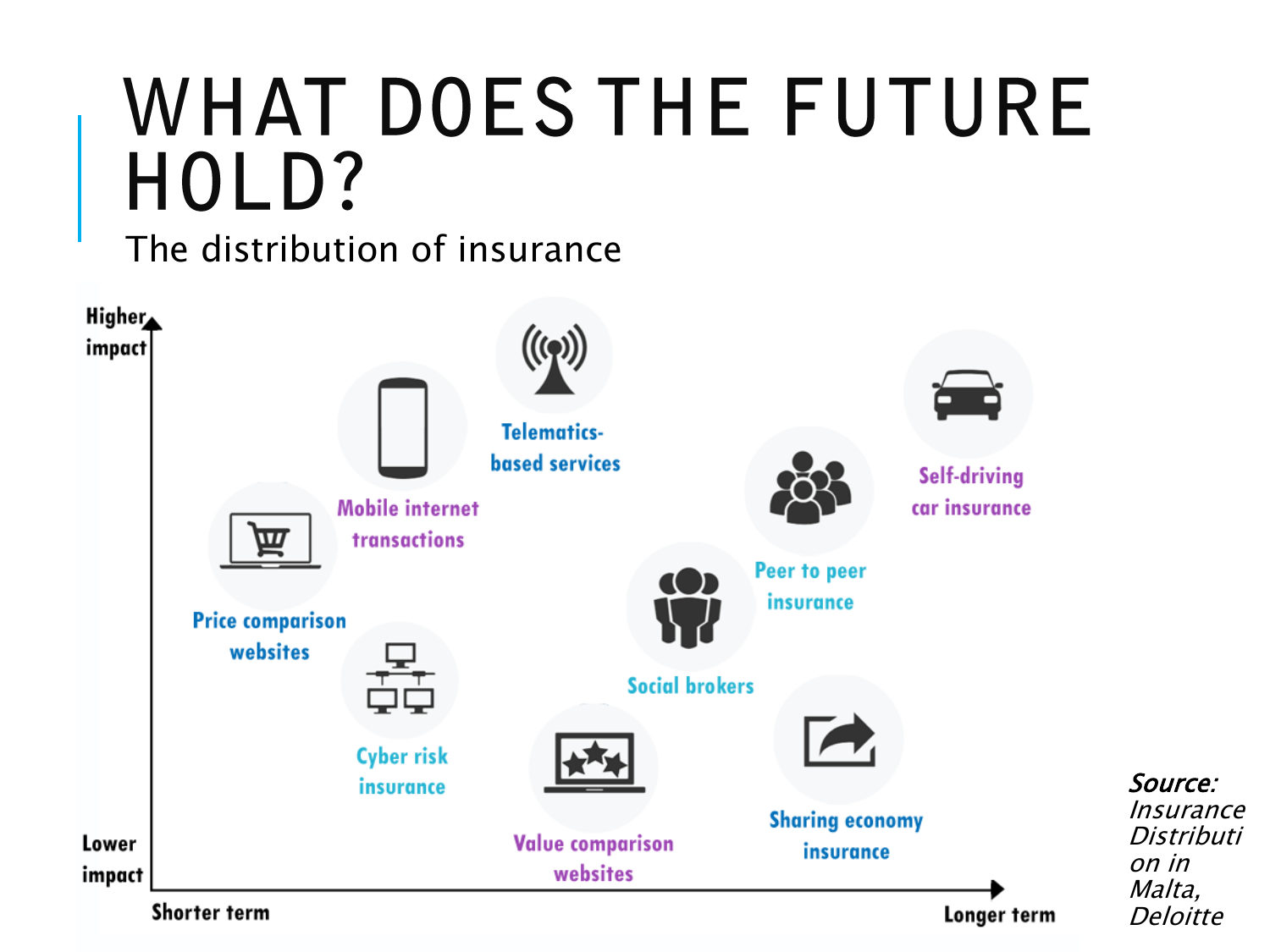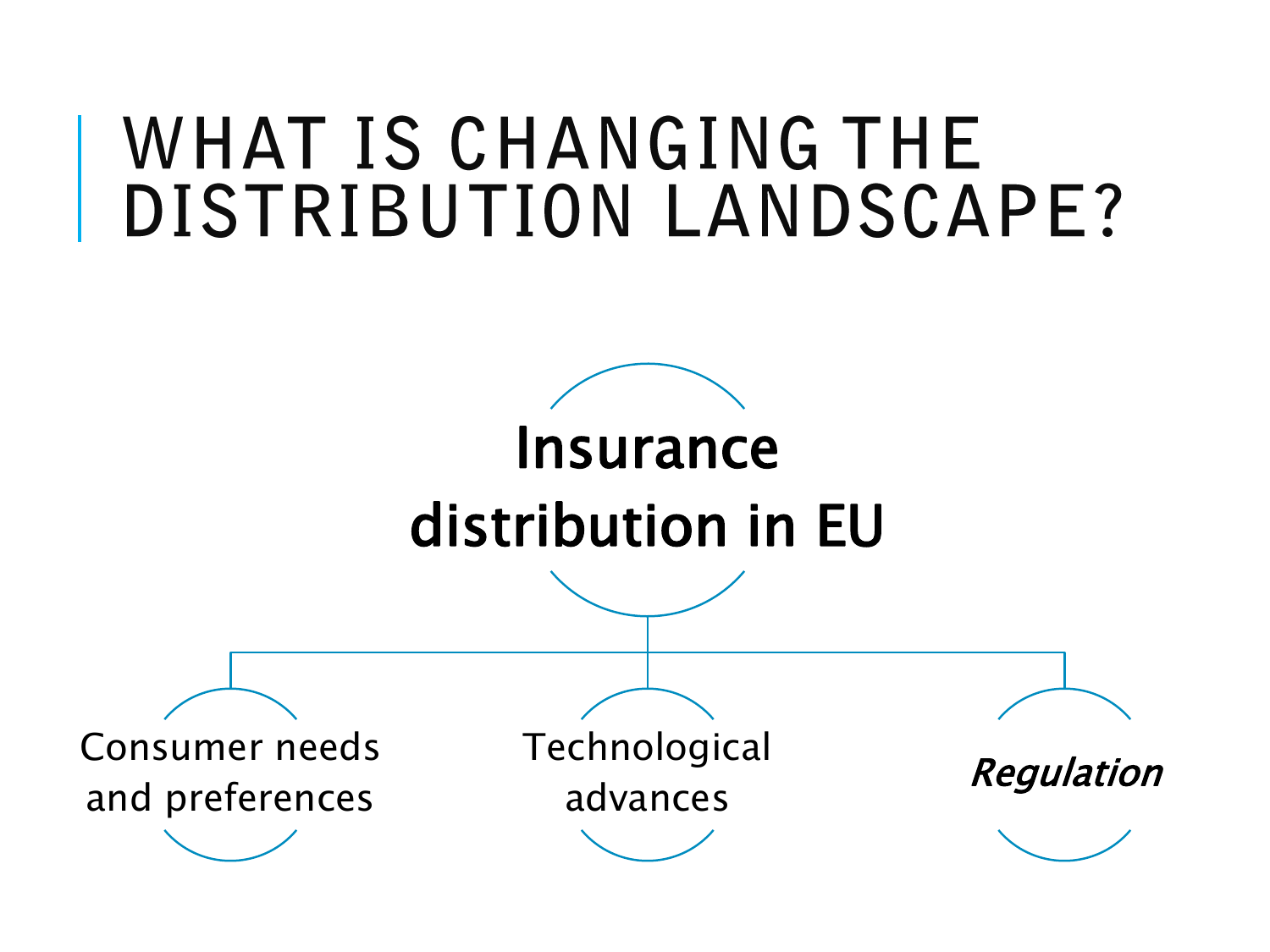# REGULATION - IDD

#### INCREASED CONSUMER PROTECTION | COVERS ALL DISTRIBUTORS | SINGLE MARKET

- Distributors MUST act in the client best interest
	- Adds transparency to distribution / products / conflict of interest policies & remuneration rules
- Information requirements for non-life products
- Product Oversight & Governance arrangements
- Conduct of business minimum standards
- Minimum professional training for distributors (CPD)
- **Improve the** competitive landscape of the European insurance industry
- **Empower cross**border business inside EU – regulates conditions for doing business in other EU countries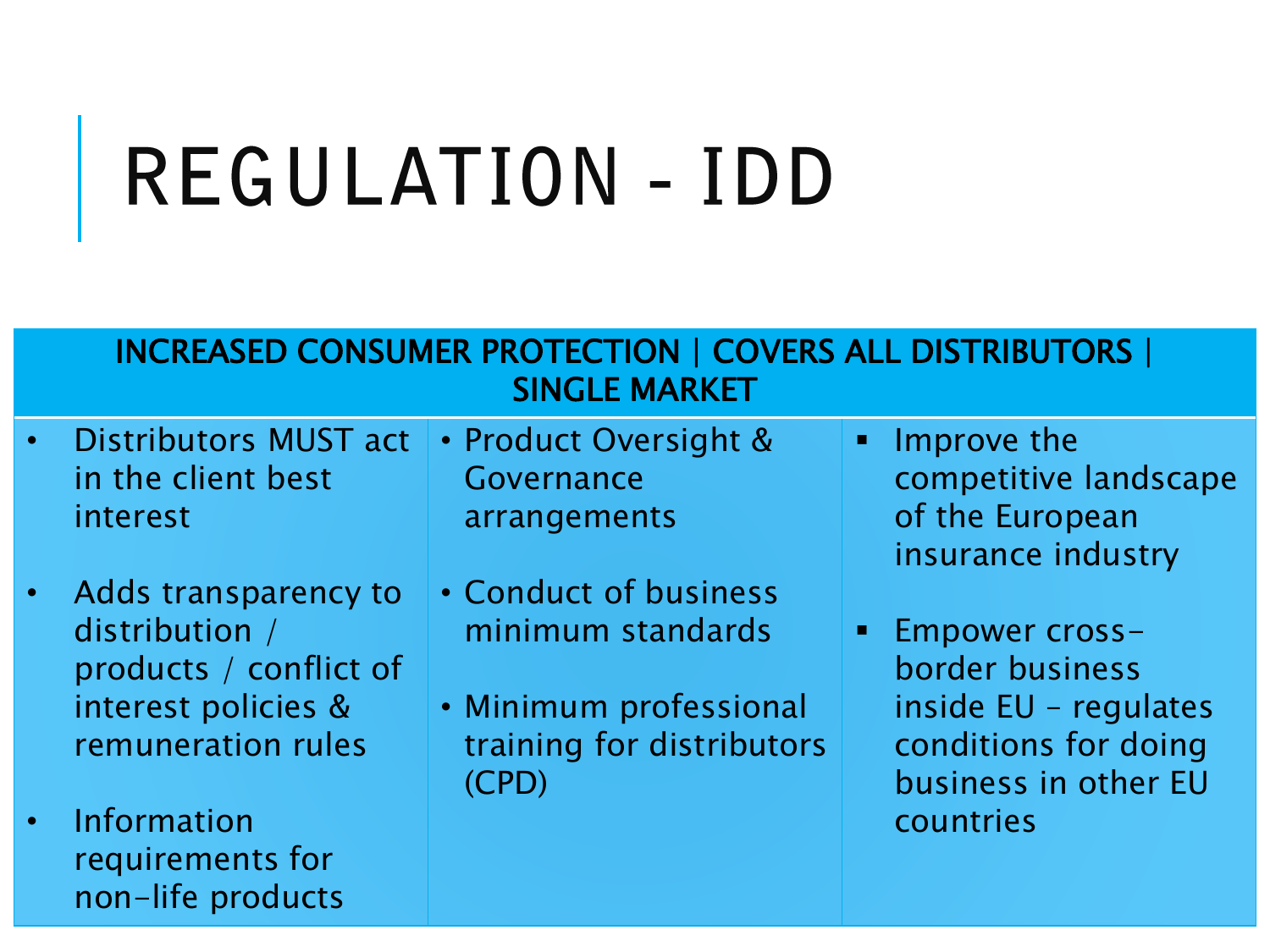### Product Oversight and Governance



### INSURANCE PRODUCT LIFE CYCLE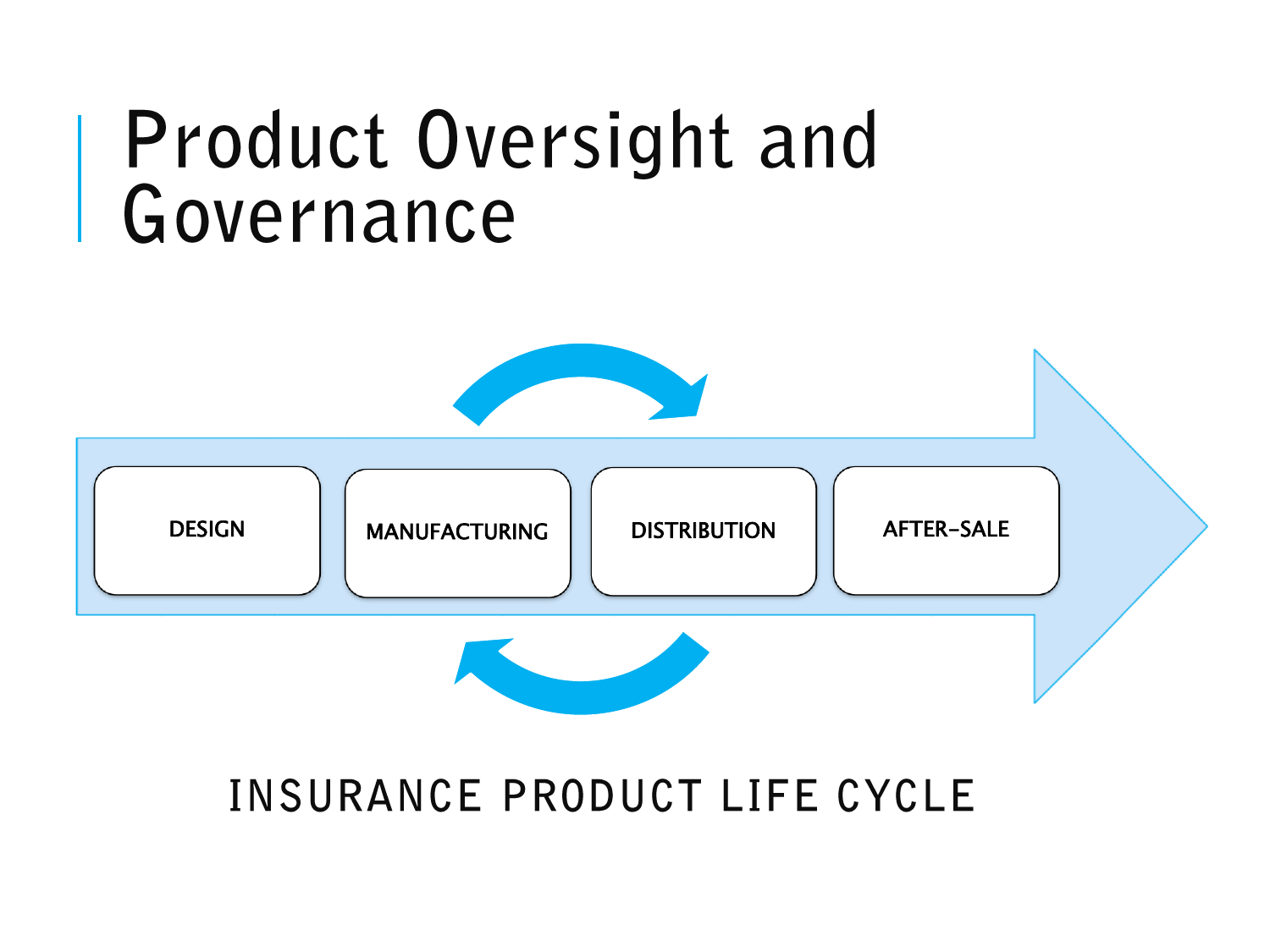## Transparency

Customers deserve to understand how it all works

insurers have to communicate the nature of remuneration received

be an incentive

intermediaries have to inform the client if they work on fees and sales targets will no longer<br>be an **incentive**<br>intermediaries have to<br>inform the client if they<br>work on **fees and**<br>**commissions** etc.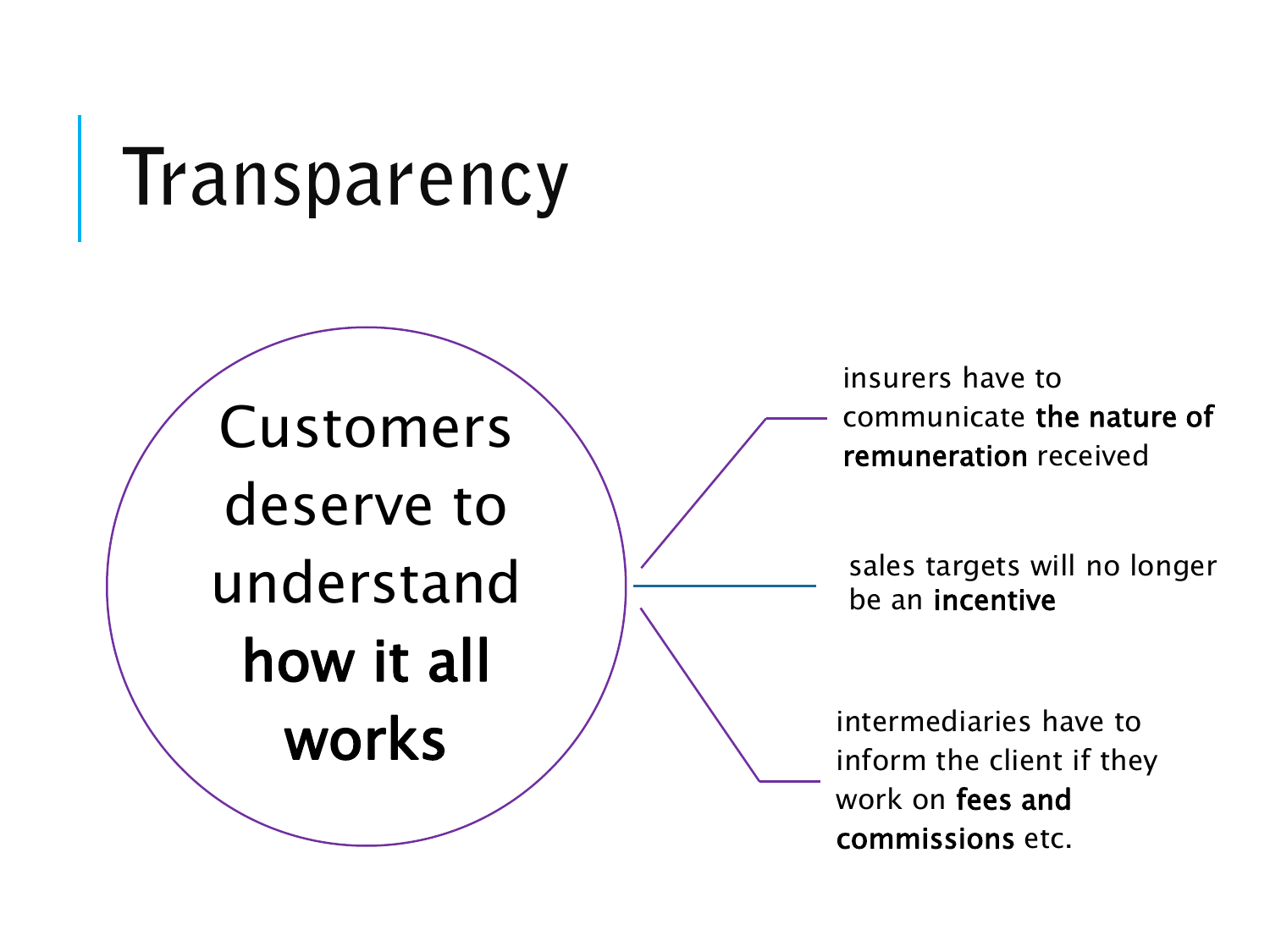## **Consumer Information**

Insurance Complaints by Cause



Source: EIOPA Committee on Consumer Protection and Financial Innovation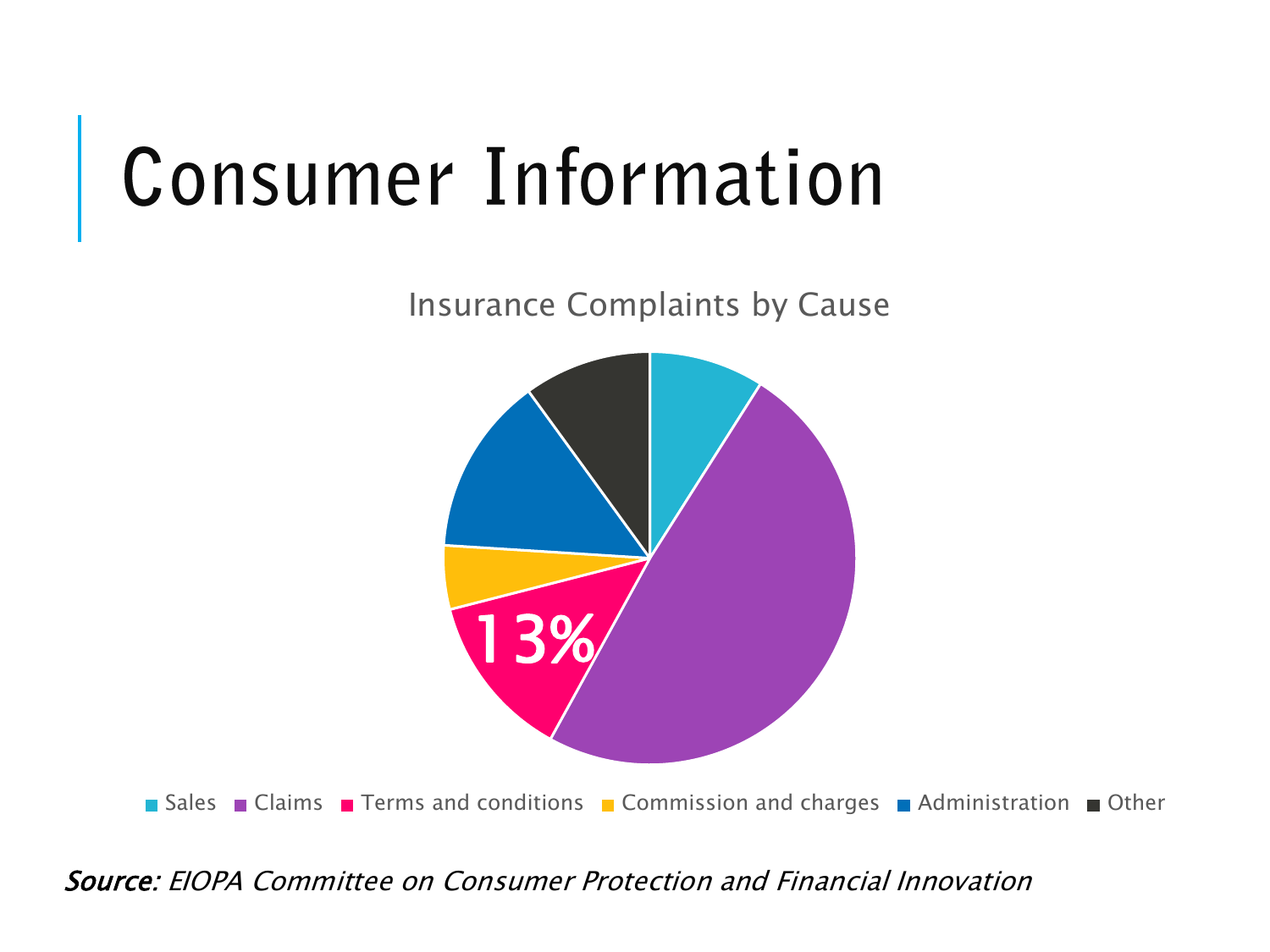

Source: Infographic "Insurance Technology", www.venturescanner.com/infographics, July 2017, Venture Scanner Inc.